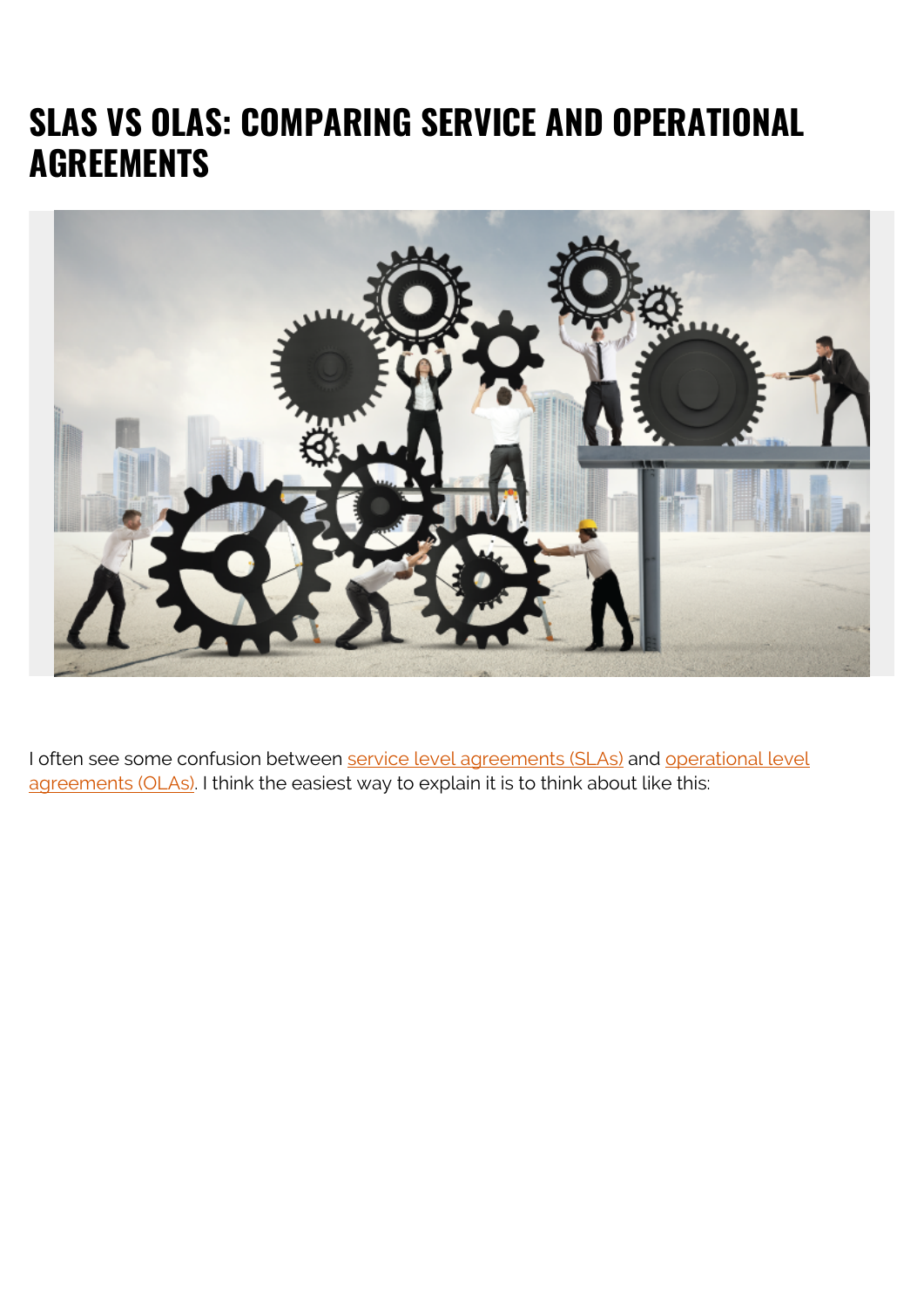# $8<sub>bmc</sub>$

#### **Service Level Agreements** (SLAs)

Your commitment to your customer to provide a service that meets their expectations.

#### **Operational Level Agreements (OLAs)**

The tools and scaffolding internal IT teams provide to support service delivery, aligning with promises contained in the SLA.

However, in today's world of complex

services sourced from multiple suppliers, the distinction may be a little more confusing. Let's take a look.

## **SLAs & OLAs in traditional IT environments**

In earlier times, a [service](https://blogs.bmc.com/blogs/it-service/) consumed by a [customer](https://blogs.bmc.com/blogs/internal-vs-external-customers/) would most likely be supplied and supported within your own organization. You would put in place an SLA with the customer that explains:

- When the customer would be able to access the service
- How reliable it would be
- When it may be unavailable for scheduled maintenance
- Other similar measurements

The SLA would, in turn, be supported by OLAs with other internal suppliers, such as:

- [The service desk](https://blogs.bmc.com/blogs/help-desk-vs-service-desk-whats-difference/)
- [The infrastructure team](https://blogs.bmc.com/blogs/it-teams/)
- [Network administration](https://blogs.bmc.com/blogs/it-teams/)
- [Development](https://blogs.bmc.com/blogs/it-teams/)
- Any other applicable suppliers

This situation is easy to understand, easy to manage, and normally makes for easier negotiation of the customer-facing SLA.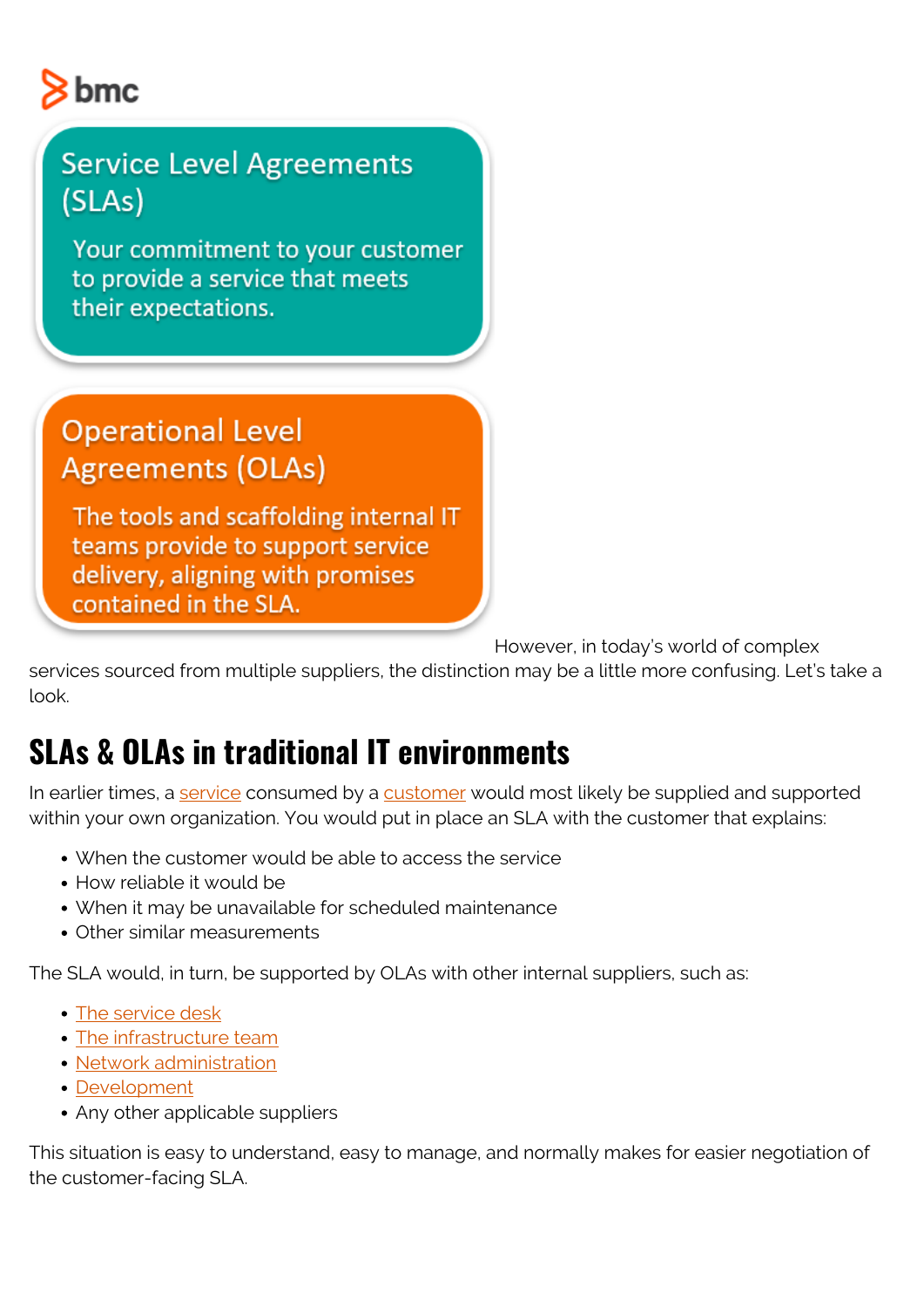# **SLAs & OLAs in complex environments**

In an environment where services are put together using components from multiple suppliers, as is the case for most organisations today, this picture is not as clear.

A service will have its customer-facing SLA, just as it did in the earlier scenario. In turn this SLA is likely to be backed up with internal OLAs, as before. But—here's the difference—the SLA will also be supported by the SLAs that you have negotiated, as a customer, with your own vendors. These should be treated in the same way as OLAs in this scenario: they must support the customer-facing SLA.

This situation can turn negotiating the SLA with your customer into a complex balancing act with often conflicting timeframes that you must consider.

### **Understanding SLAs**

The SLA represents the commitment of the entire IT organization to its customer to provide a service that meets their expectations. In a multi-sourced environment, this includes third-party suppliers.

SLAs address business level requirements. The business will not be interested in how many hours each of the different teams will need to replace disks, backup and restore files, roll forward the database, or restart servers and applications.

Instead, the business wants to know how long they can realistically expect a service to be unavailable following an outage—this is what you'll outline in the SLA.

SLAs are all about managing expectations.

# **Understanding OLAs**

The OLAs are the tools that you use to set these expectations. Establishing a workable SLA for a complex service is something like putting a jigsaw puzzle together. Each piece needs to fit with the others in order to build a workable picture.

The OLA clearly articulates what each functional IT group will need to do, in relation to each other, to support the SLA. This will include things like:

- What the server team will do for patching of the servers
- What the desktop team will do to patch the desktop systems
- What the DBAs will do to optimize the databases
- How the service desk will respond to incidents and requests
- And more...

The promises that you make in the SLA must be measurable and completely supported by the OLAs that the SLA relies on.

### **Real-world examples**

If your customer requires a service to have no more than two hours of consecutive downtime at any time of the day or night, you must ensure that every OLA that supports that service allows you to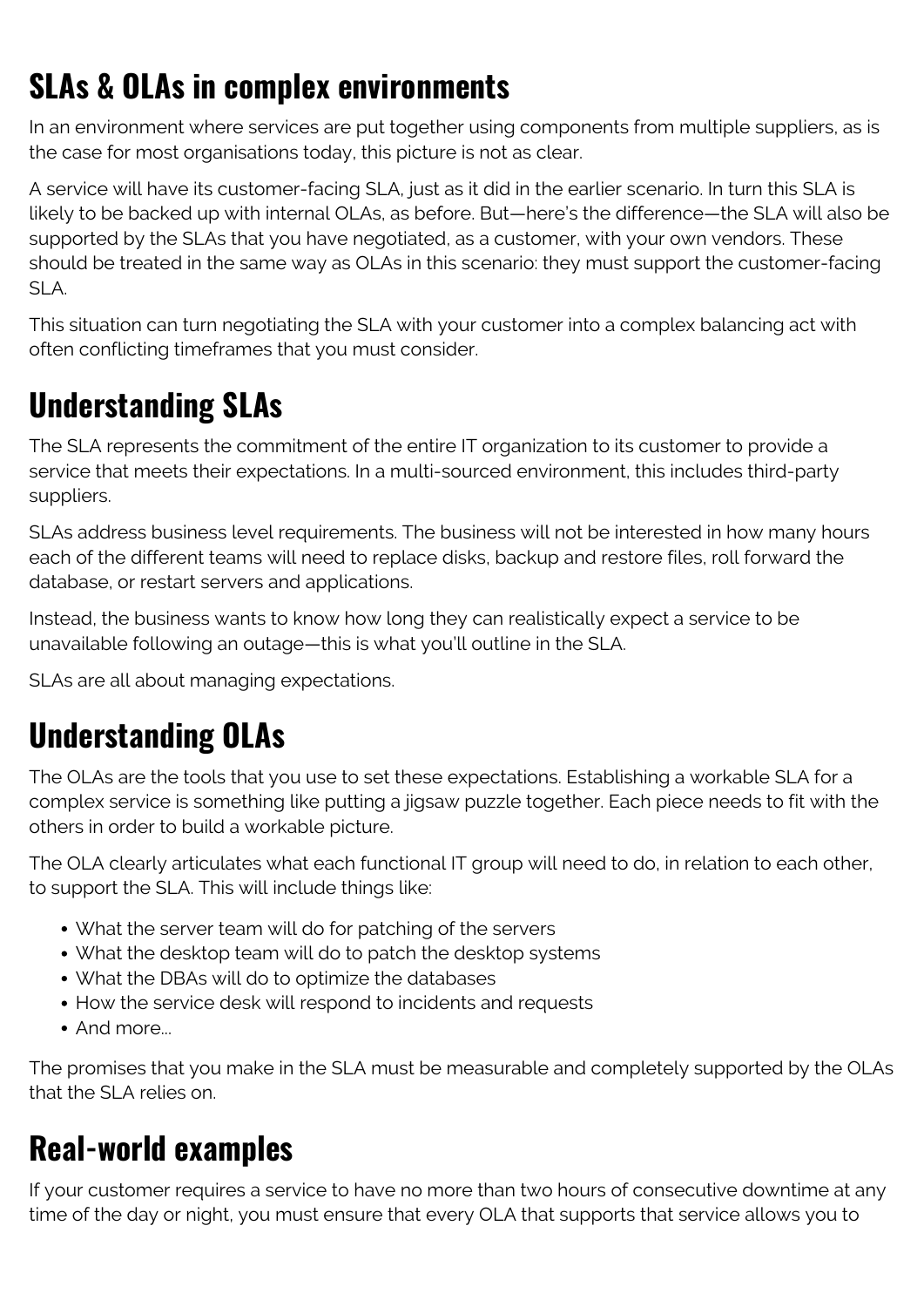promise that level of service.

If the vendor that supports the database for the service, for example, has an OLA with you that gives a two-hour restoration time only during business hours, you cannot agree to a two-hour restoration time, 24-hours a day with your customer. It is likely that your vendor will agree to providing the level of service that your customer is requesting—but is your customer prepared to pay for it?

Consider also that, during a service failure, it is quite likely that you may go through multiple teams or vendors before you are able to resolve the situation. Each of these will be running under their own OLA or SLA with you. Each time a new partner is brought in to look at the failure, their clock starts. For this reason, all suppliers need to be involved *from the outset* if you are to meet the SLA timelines agreed with your customer.

### **Best practice: Negotiate OLAs first**

Understanding what your internal service providers and your vendors can provide, and at what cost, is critical. You must understand any limitations, cost differentials, and other factors before you negotiate the SLA with your customer. The OLAs are your building blocks, so they must be in place first.

The biggest and most common mistake I see is this: you agree and sign off on an SLA with a customer. Then, after agreement, the [service level manager](https://blogs.bmc.com/blogs/brm-business-relationship-manager/) heads off to negotiate supporting OLAs with internal and external suppliers…only to find that the agreed SLAs are unsupportable, at any cost, sending you back to your customer to start over.

### **Challenges for service level managers**

Today's service level manager has a job that is far more complex than it was earlier. One service may require input from multiple internal and external teams in order to meet customer requirements. I warn you: the complexities will not stop there.

Imagine you are purchasing infrastructure as a service (laaS) from one vendor. That vendor, in turn, uses another vendor to supply [security](https://blogs.bmc.com/blogs/security-vulnerability-vs-threat-vs-risk-whats-difference/) gateways. You will have to rely on your vendor having a properly negotiated OLAs with their supplier. While contractually the onus is on the vendor you have the direct relationship with, that does not really matter to your customer—all your customer is concerned with is that the service they're consuming performs in accordance with their SLA with you.

My recommendation is this: Never assume anything. Ask to see your vendors' agreements with any suppliers who are supporting services that you consume from them. Your responsibility is to provide the agreed service level to your customer. Telling them that it is 'not my fault' is unlikely to go down well—so do your due diligence up front.

While SLAs and OLAs will contain much of the same type of information, they do perform different roles. Make sure that all your building blocks are in place, stable, and well supported from end to end. Without this you will not be able to agree service levels with your customers with any confidence.

*SLAs are all about managing expectations. OLAs are the tools that you use to set these expectations.*